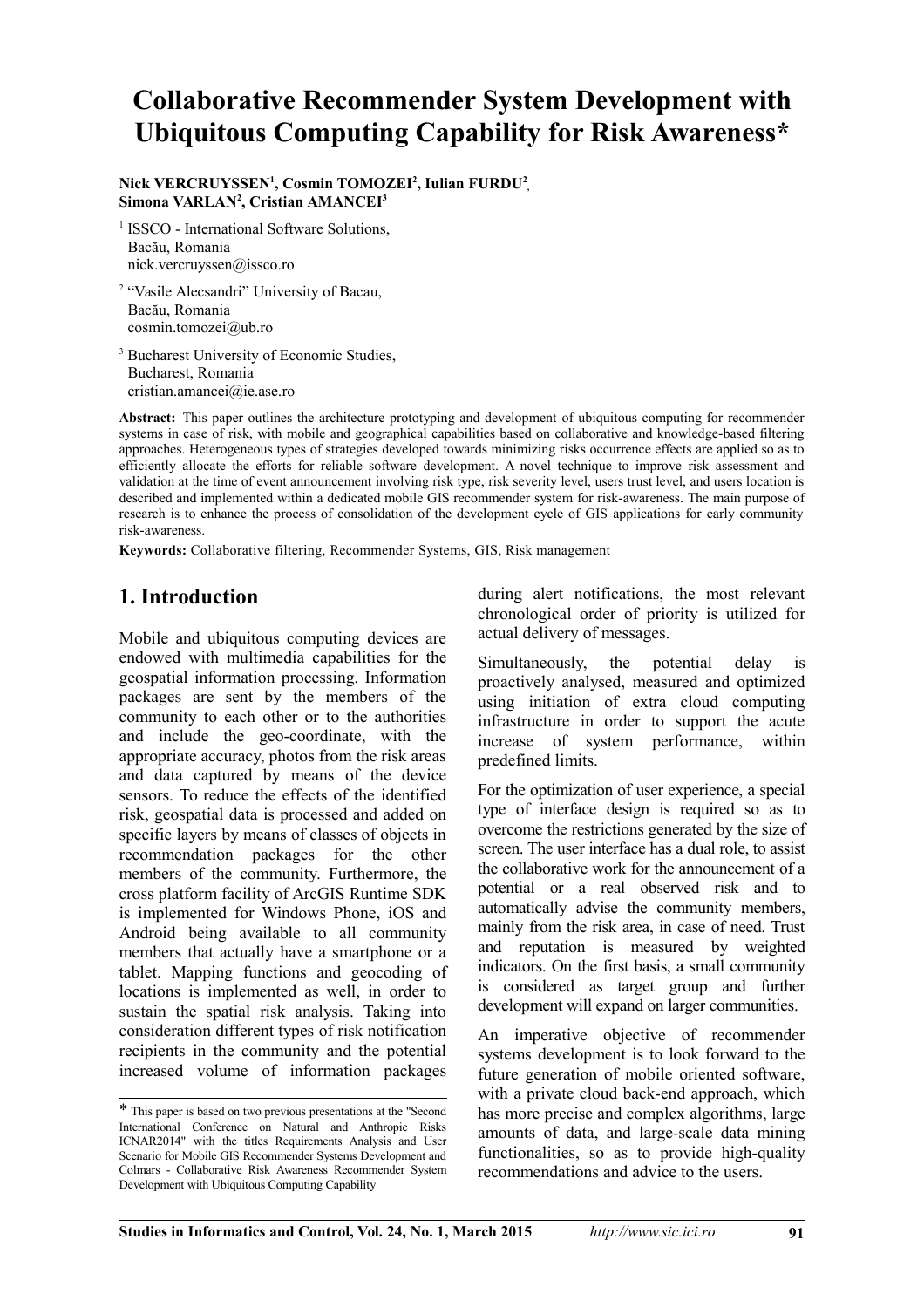At least two main types of risks are to be managed by the recommender system, natural risks which arise from systems whose existence is beyond the human agent such as landslides, forest fires, floods, extreme weather, and risks derived from human activities, especially technological risks: pollution, severe accidental toxic emissions, explosions, fire, exposed electric wires or damaged gas pipelines. Traffic restrictions, temporarily closed roads or inadequate transport infrastructure can be easily managed and also different types of social risks such as violent and armed individuals are to be minimized. All these types of risks are first identified by common location and common time window as shared contextual information for the mobile recommender system.

Section 2 presents recent scientific achievements in the domain of mobile recommender systems MRS. A non-exhaustive list of popular mobile applications for natural and social risk management is also provided along with a brief description of each application. Section 3 describes the system requirements and architecture and section 4 presents aspects about the risk evaluation and validation of measures. Section 5 describes the ways data is processed and section 6 analyses the required infrastructure for the created mobile recommender system. Next section tackles the integration with other data providers and last section summarizes the work.

# **2. Background and Related Work**

Mobile recommender systems are greatly used in many social and economic activities, among which we may mention tourism, financial activities and shopping. Efficiency is provided by recommender system due to the data filtering and collaboration. They both extract the most significant information in order to provide in a short amount of time, valuable information to the users. Data mining and information filtering are very significant, for the reduction of information overload in recommender systems and for their direct relation with the accuracy and significance of the results. Personalisation is also very important in recommender systems because using filtering or recommending interesting items, users receive relevant information matching their interests [1]. This type of systems are beneficial for countries like Romania, where are regions with high risk of natural disaster [2] or people can be exposed to different risk events.

MRSs are classified in three classes according to the techniques adopted [3]: i) Collaborative Filtering - CF which exploits the user's feedback on resources; ii) Content-based Filtering – for a given user analyzes the resources to determine which of them are likely to be of interest for him. iii) Hybrid approach: combines the previous two methods to cover their disadvantages. Many of the algorithms used in RS come from the field of machine learning, i.e. algorithms for prediction learning, and decision-making. Similarity between users is usually computed with the Pearson correlation, clustering algorithms are used to organize different entities according to a desirable set of features, while Bayesian Belief Nets, Markov chains, and Rocchio classification are used in recommendation engines.

The MRSs application area which received the largest attention is tourism. Research on tourist guides is focusing on two directions: to find relevant services including transportation services, accommodation, restaurants, information offices [4, 5] and to find relevant attractions like city attractions (historical zones, museums, art galleries) or recommended routes [6, 7].

RSs for media content come into second place: in movies selection, criticism or approval of recommendations are used to provide adequate suggestions [8], when in [9] a semantically based approach is implemented. A hybrid content-based and item-based collaborative filtering approach to recommend TV programs is presented in [10]. Different filtering techniques or data structures are used in [11, 12] to tackle the problem of music recommendation.

RS were also developed for document management [13], news or e-learning [14, 15].

The study from [16] proved that mobile technologies are reliable, effective, and affordable solutions for alerting communities in case of disaster. In early 2000, the interest for different mobile alerting systems started to grow and seems to be boosted by the creation in 2004 of Global Disaster Alert and Coordination System (GDACS: now involving UN, EU and disaster managers worldwide) [17]. GDACS aims to improve alerts, information exchange and coordination as soon as possible after sudden-onset disasters by sending SMS or email to prior registered users.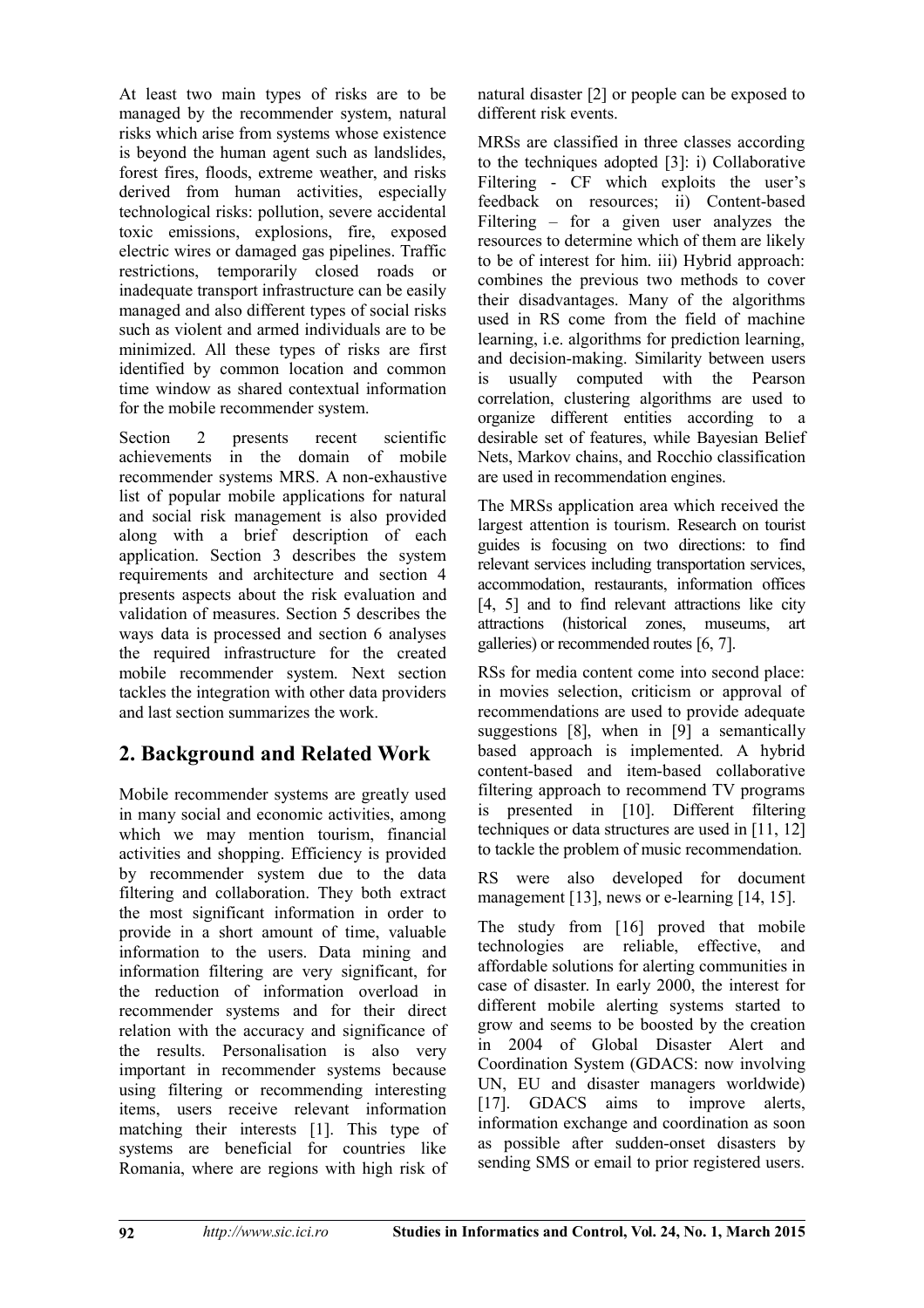In [18] the use of Synthetic Aperture Radar (SAR) data for natural disaster mitigation in mobile environment is described. The design process of an emergency management system based on mobile communication infrastructure is described in [19] and in [20] is analyzed how to improve emergency announcements to mobile user devices.

An on-line system that infoms users about environmental health impact evaluation of air pollution that helps users to make appropriate decisions is presented in [21].

Android market, followed by iOS and Windows Phone are the richest in mobile risk alerting applications both shareware and on-demand ones. Despite the abundance of applications real collaborative systems are very few; in fact the most complete is only ubAlert whose aim is to create a global, highly reliable social network, for all-hazard disaster alerting, by combining data from global institutions and data providers with crowd-sourced user accounts [22]. The majority of alert type mobile applications are dedicated to specific areas like Emergency AUS, Alberta Emergency (Australia), Hazard Alert, AlertFM (USA, Canada), Geohazard (US, Canada, countries along Pacific Ocean, Caribbean Sea, Indian Ocean) or to specific risk: Pacific/Atlantic tsunami, Earthquake Alert, Earthquake Alert, AMBER Alert (child missing). Lot of mobile apps e.g. Tsunami alert, NOAA eRadarHD and Alerts are just interfaces of warning centers, in this case NOAA, or only offer guidelines in case of specific disaster: Disaster Readiness, SAS Survival Guide, wikiHow, Hurricane, Tornado, Wildfire.

Some of the latest winning awards [23] mobile applications are noticeable, but few of them are collaborative RS like ubAlert for example: Quick Disaster – best 2014 apps which runs on Google Glasses and instruct the users about what to do during the natural disaster events*,* RiskPoint Alert keep the users informed on the latest severe weather events, Jakarta FloodAlert, Disaster Resilience, Anytime, Ehon etc. Regarding to the anthropic risks, such as the risks which come from traffic Inrix and Waze can be mentioned as ones of the largest community based traffic and navigation apps. Through Inrix or Waze different traffic problems are to be avoided, including traffic jams.

Further, COLMARS - a new collaborative risk awareness recommender system is described and its main characteristics outlined.

### **3. System Requirements and Architecture**

In drawing up the development cycle of recommender systems, the identification of requirements plays a decisive role in obtaining quality specifications, accurate and complete, so as to be taken into account for the analysis phase. This purpose presumes that the categories of risks described in previous section, to which are exposed the Romanian communities, can be identified and categorized, and for each particular risk, a user scenario is to be defined. User scenarios, reunited into specialized diagrams, integrate use-cases, actors and interactions between them, as in Figure 1. Furthermore, the end-user risk scenarios are utilized in software requirements



Figure 1. Use-case scenario for GIS recommender systems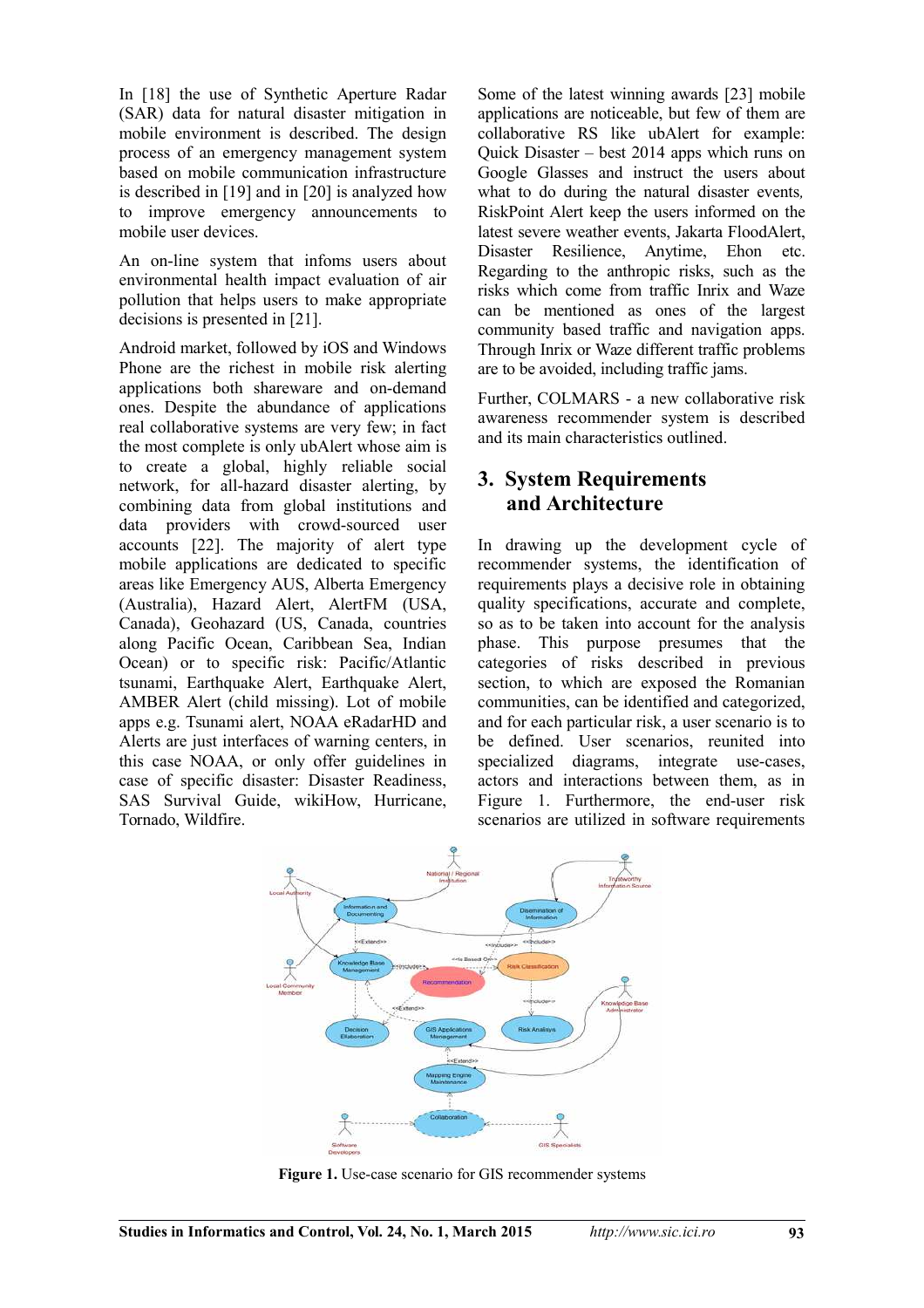elicitation, refinement and validation so as to proceed into the development cycle.

The accuracy and reliability of software based recommendations should identify mainly the following categories of beneficiaries/actors and their corresponding roles in the user scenario:

- the members of the local communities, as the most important category of users, directly exposed to the risks and simultaneously the ones who have the possibility of offering help to the authorities, in case of need; trust and reputation of the community members play a decisive role in the decision making.
- the local authorities, which collect information from the citizens by means of mobile devices and specialized software; data stored on servers may be also offered to the citizens in a form of data services or service oriented architecture data flows, which the community members may access by their mobile devices;
- the national and regional institutions which. in case of necessity, are directly informed by the other categories of actors about the specificity of a risk occurrence, a natural disaster or an anthropic risk in a precise geographical location and with prediction facilities for any further resource allocation, aimed at the minimization of risks.
- the trustworthy information sources, as actors from the field, which are to verify the correctness and the accuracy of data provided by the citizens, in a collaborative way; each recommendation given to the authorities and to the citizens is based on collaborative filtering and social media channels with mobile user interfaces;
- knowledge base administrators, whose main duty is the management of historical data about the occurrence of any particular risk for a well-defined community; queries and filtering operations are implemented in correspondence with actual data from the social media channels;
- software developers and GIS specialists from various domains of activity; their main challenge is to harmonize the evolution of software to the new social and technical requirements; consequently, software will become more useful and accurate in the process of automatic decision making.

In Figure 1, the actors are placed in the context of a recommendation use-case scenario, in which their roles are identified and translated into use-cases. The overall set-up may be divided into reduced form scenarios, so as to precisely define the requirements of the software application in the analysis stage of the development cycle.

Taking into account the standard recommender systems classification the further analysis describing our hybrid recommender system is based on the knowledge base management and the collaboration cases in order to finally obtain accurate risk classification and proper recommendations for the community users. These relations and entities practically describe the architecture of the system.

**Knowledge base management scenario***,* presented in Figure 1, includes the processes of data acquisition and storage, as a direct outcome of the historical background and user experience. Previously stored similar recommendation sessions are used by a prediction technique named case-based reasoning [24], to retrieve and reuse information stored in a case-base in order to speed up time to make a recommendation. Similarity in this case implies the same type of risk in the same area.

Further predictions and consequent recommendations are greatly being supported by reliable data sources, which include besides the date and time of the past natural and anthropic risks in certain areas, duration, impact, georeference, and procedures which were coordinated by the authorities with support of the community members. The knowledge base management involves large software and hardware resources, which should mainly be accessible to mobile users by means of private cloud services or high performance servers. Concurrency plays a significant role, regarding the regular updates on the knowledge base, as well as for the granting of access to the users, on specific areas, in a very short amount of time, in order to minimize the effects of the risks by sending the recommendations in time to definite geographical communities. Filtering and risk management assumes that because of the multitude of risks and areas exposed to risk, information overload may occur. Consequently, the automatic filtering of information is necessary for the elaboration of accurate recommendations. The authorized community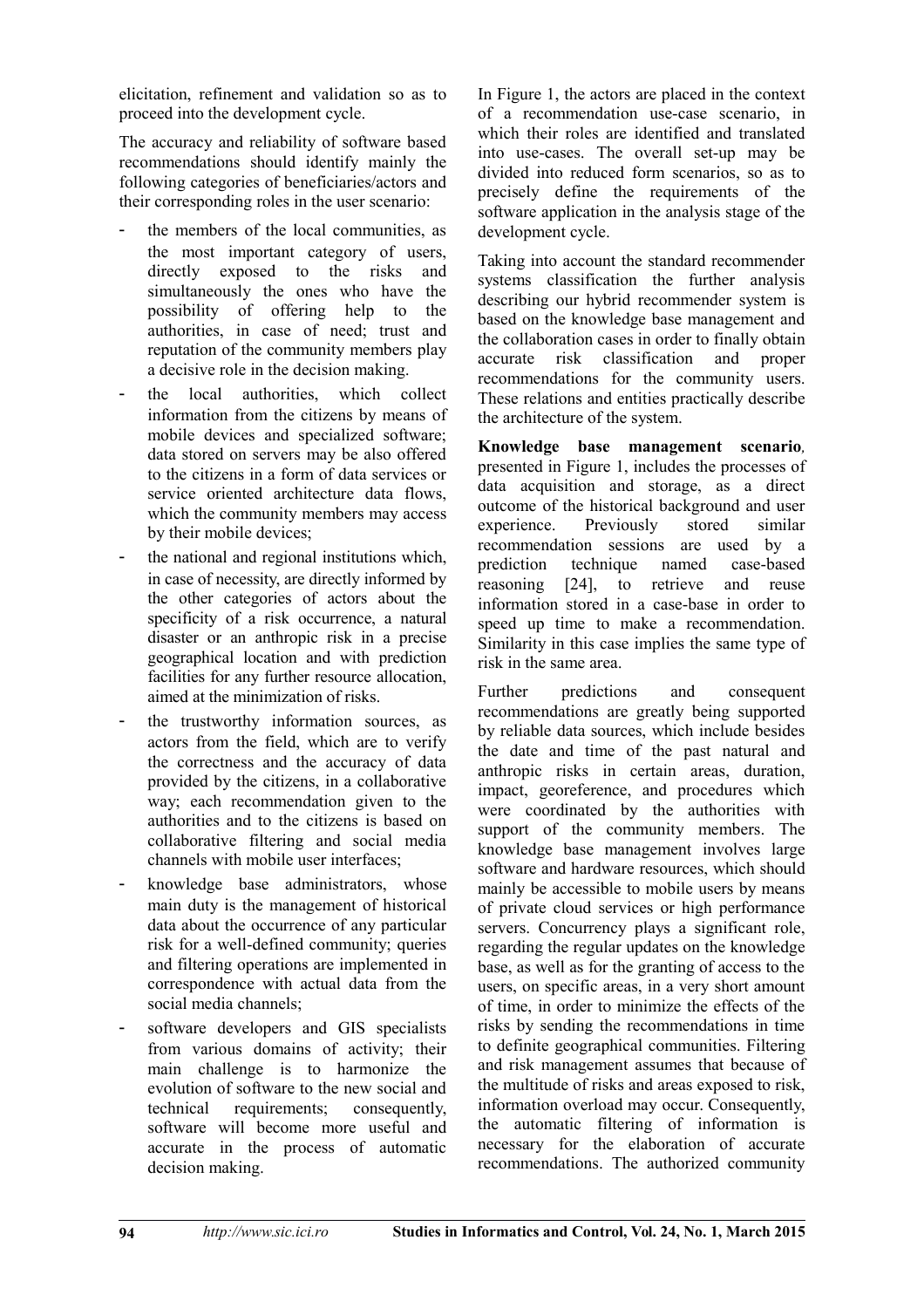members are granted to the right of sending messages by mobile application and further describe the event, consisting of the choosing risk type, from a predefined list of risks, assessing risk level on a five degree risk impact scale from minor to severe, sending the geocoordinate, and eventually texting the description of the risk, or posting multimedia files such as images, video and sound. The announcements involve collaborative filtering since at least two different persons/actors should announce and confirm the same risk within a given area described by spatialtemporal features like CenterDistance or AverageDistance, time and duration. Knowledge base must be invoked to obtain historical background of the area concerning risk occurrence.

The AverageDistance feature is used to estimate the average distance between two announcements viewed as GPS positions related to the nearest linear shape segment such as road or river. The CenterDistance feature computes a possible center of risk from the locations of members who announce the same risk and also estimate the radius of the circle area within all members will be notified. This radius is related to the estimated type and impact of risk and has to cover at least the distance between the farthest announcer and the risk center. **Acceptance** of the risk for analysis implies that all the reports should occur within a specific time window and the users who made the notifications need to have a certain degree of trust. Each user has a trust score which quantifies his reputation within the community members. **Trust score** are managed by knowledge vectors [24] that describe user's knowledge about the risks they announced.

This leads to the increase or decrease of the impact of their evaluation on the risk's total score. The entire sequence diagram for risk classification and recommendation is given in Figure 2.

**Personalization** is based on data filtering and assures that appropriate information is given to a community of users which have common features, for instance a common geographic location, the same intentions or the same objectives about a specific activity. In this case, the application offers personalized advice to the users which belong to certain communities and share the same characteristics in order to minimize the effects of risk occurrences. From other perspective, the entire risk RS is personalized by integrating the actors which are specific to Romania or to any other country, such as the trustworthy information sources like inspectorate for emergency situations, the National Institute of Meteorology and Hydrology. These kinds of sources can directly contribute to information dissemination by using the mobile RS since recommendations they provide does not require any processing.

### **4. Risk Evaluation and Validation of Measures**

A set of indicators, *SI<sup>R</sup>* , for each category of risks, *IRi*, defined by (1) is considered:

$$
SI^{R} = \{IR_{1}, IR_{2,...,}IR_{i,...,}IR_{n}\}\tag{1}
$$

Every indicator has an appropriate range of values, which determine the risk level from moderate to severe, based on trustworthy information sources and authenticated users from different locations sharing the common area where the risk has impact. In (2) the



**Figure 2.** Sequence diagram for risk classification and recommendation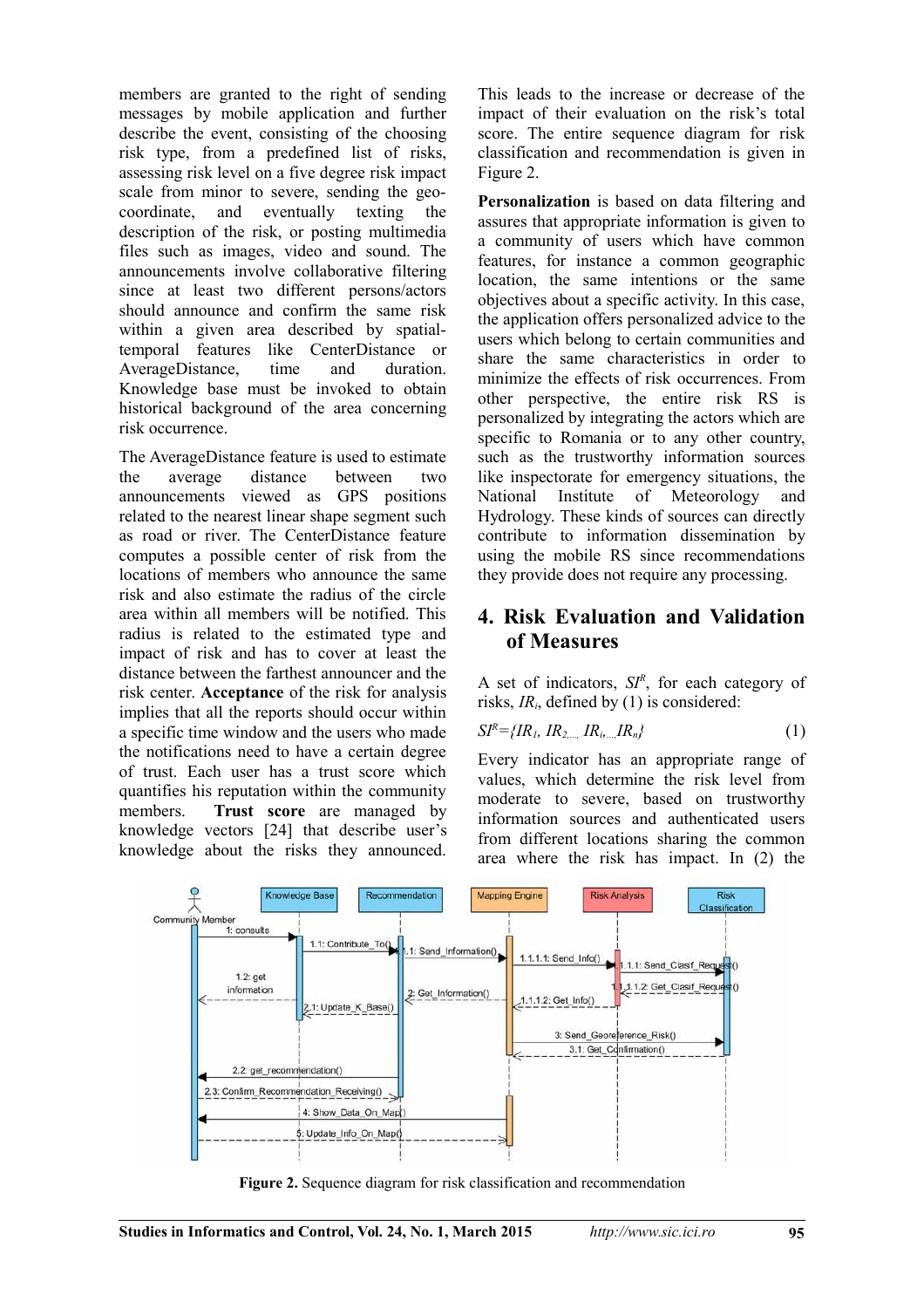formula for defining the general risk indicator, *IRi*, is represented:

 $IR_{i,k}$ =  $F(US_{1}^{i}, \; US_{2}^{i}, \; \ldots, \; US_{j}^{i}, \; \ldots, \; US_{NRUSR}^{i})$ *)* (2)

Users which identify the risk *i* within the zone *k* are represented by the *USj* variables, which are taking integer values between 1 and 5, corresponding with the levels *unknown* to *severe.* Community members – users are having ratings, based on previous experiences and recommendations, which are transformed into corresponding weights  $w_i \in (0,1]$ . Therefore, the indicator takes the form of a weighted average (3), which has the possibility to be ordered in the following stages of analysis [25], where NRUSR represents the number of users USj, which identified the risk *i* in a certain area  $k$ , based on their geo-coordinate values, and  $w_i$  is the correspondent user level of trust.

$$
IR_{i,k} = \frac{\sum_{j=1}^{NRUSR} w_j US_j}{NRUSR} + H_{i,k}
$$
 (3)

For each user, the trust level is calculated considering user's historical background: his involvement- contribution to RS collaborative filtering, expressed by the number of events confirmed/infirmed and the accuracy of the descriptions of the events he announced. Thus, user trust becomes a reliable measure since is based on a reward-penalty mechanism. The term  $H_{i,k}$  is related to case-base management: a positive score of previous occurrences of risk having the same type *i* within the *k* area, 0 otherwise.

### **5. Data Processing**

#### **5.1 Subscriber data, preferences and new risk data entry**

Subscribers of the recommender system are able to define limited notification conditions, based on geo-location and risk level classifications. A user defines one or multiple geo-locations of interest for wherein he wants to receive risk notifications.

The creation of new risk events by different actors is based on a predefined informational template, where data is provided both automatically and manually. Since the circumstantial data needs to be processed fast, without manual validation or corrections, classification of the data is an important characteristic. For mobile recommendation, the data template completed by a human actor contains: a descriptive title, limited in size and describing the risk in a few words; a risk category, defining the risk classification, impact and potential measures; a risk level, in relation and based on the risk category, however, manually adjustable by the actor. Risk notifications are only relevant for a certain geolocation and duration; the initial values of the parameters are defined by the risk category and are gathered during the alerting process from the users which are subscribed. When risk events are created using smartphones, the metadata of a new risk event will contain the location of the user, defined by A-GPS or GPS systems present in the mobile device.

#### **5.2 Data validation by trust and reputation management**

A data validation algorithm, protecting the relevance of the risk notifications and thus maintaining a correct usage of the system by its subscribers, controls the credibility and accuracy of the recommender system. This data validation algorithm is based on the metadata of a risk event and the trust and reputation level of the users when creating and confirming the events, resulting in a continuous changing probability score, defining the probability of a risk being genuine. Every new subscriber in the system receives an initial trust level, which is adapted by each creation, confirmation or denial of risk events. The algorithm is furthermore dependent on the location of the author and the knowledge base of risks for that geo-location in relation to the risk classification. The initial probability score is used to generate an initial limitation of notification of subscribers, for whom the user preferences apply. This limited group of subscribers will then be notified of the risk and asked to confirm or deny the risk. Each human validation will contribute to the data validation algorithm and potentially increase or decrease the risk probability score. When the risk probability reaches the inner or outer limits, the risk notification process will stop or alert all subscribed users. During the validation and continuous altering of the probability, defined thresholds will trigger a further narrowing or expanding of the initial subscriber limitation.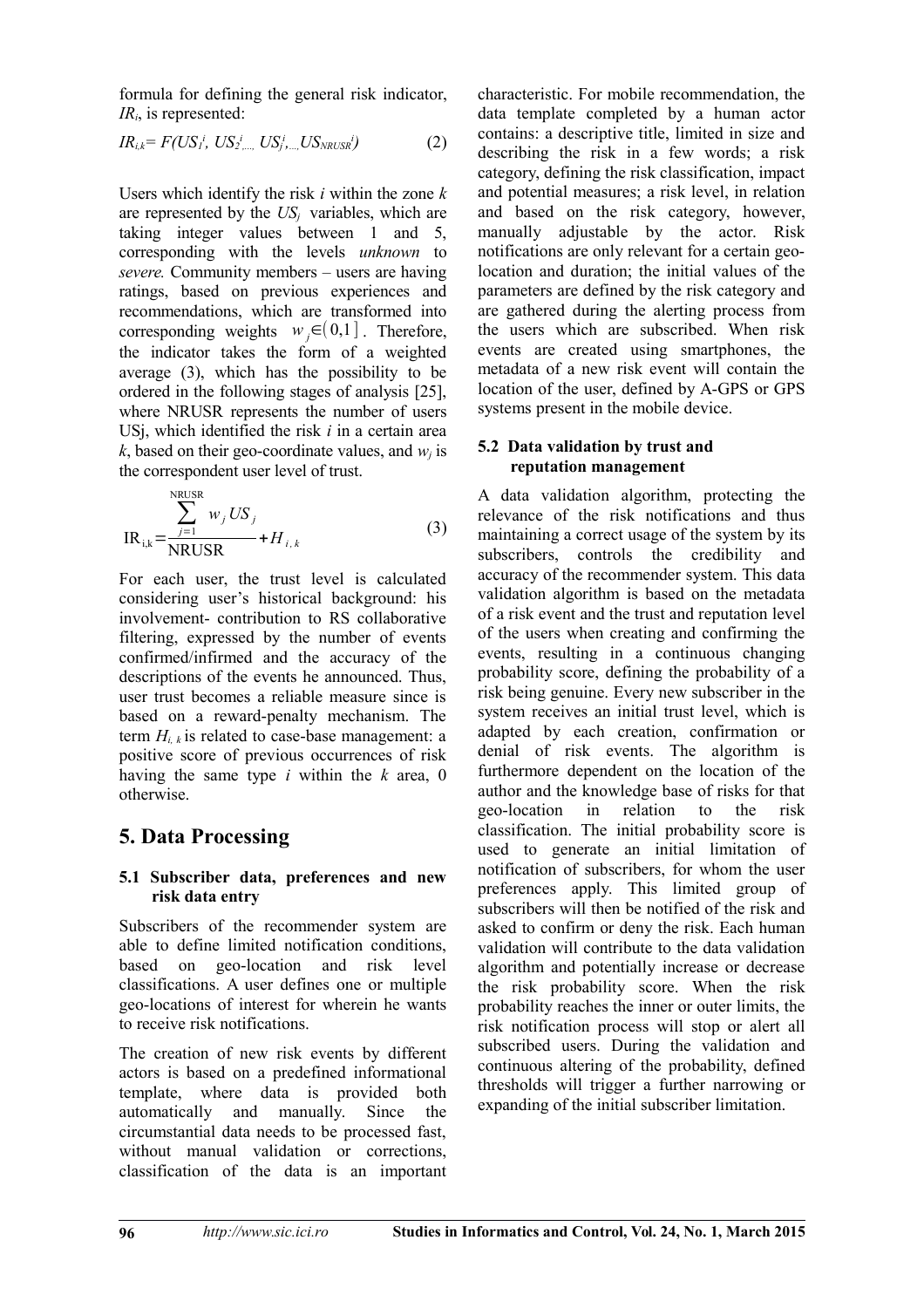#### **5.3 Delivery priority of notification**

The recommender system collects geo-location information of the subscribers, based on A-GPS and GPS data provided by the smartphone usage, only during active usage of the mobile application, limiting the geo-awareness of the system on the subscribers' location. Priority of notification to subscribers is therefore based on the historical geo-location information stored in<br>the system and the potential presence system and the potential presence probability of the subscribers, in order to prioritize alert notifications during high loads.

#### **5.4 Study case**

In example from Figure 1, a street fight is announced by member *i*. If the estimated potential risk is low, a predefined area of 200m radius is assigned to the event, centered on the member *i*. If another person *j*, confirms the event within the area, this coverage remains the same. Instead, if the user *j* is close to the scene but outside the previous zone, the radius is updated considering the new centroid of points given by users' location, extended with 50%.



**Figure 3.** Example of interaction in case of risk and the way the coverage zone is updated

Thus, the coverage area is permanently updated even when the source of the event is moving, and recommendations will be further provided to the users.

### **6. Infrastructure**

The infrastructural characteristics of the system are based on a variety of interfaced subsystems, such as mobile smartphones trough a mobile application, push notification dispatching systems, browser based applications, interfaces with third party data providers and third party notification collecting systems. All sub-systems are interfaced through a secured and highly

scalable API interface, providing data transfer capabilities between the different data consumers and providers. In order to optimize the data transfer duration and load balancing capabilities, localized gateways are providing an improved infrastructure.

The system contains a scalable central data storage component and asynchronous data processing modules, provisioned on a hybrid cloud infrastructure. Since data storage contains historical data, consolidated in a functional knowledge base component and multimedia data, scalable data storage is required. The cloud infrastructure provides endless storage scaling while maintaining data accessibility performance, using caching techniques.

The data storage is enhanced with data consolidation and metadata abstraction, an improved performance. Different data storage subsystems are in place to store the different types of data, such as multimedia uploads, geo-locations, risk event history and geographical metadata. Each subsystem is optimized for the storage of its specific data formats, and retrieval requirements.



#### **Figure 4.** COLMARS – infrastructural characteristics

The cloud infrastructure is furthermore adapted for automated predictive provisioning. Based on historical data, conditional risk event patterns, and user activity monitoring, the infrastructure<br>usage and computing capabilities are usage and computing capabilities are continuously monitored, and a prediction algorithm calculates the potential need of scalability. In such conditions, automated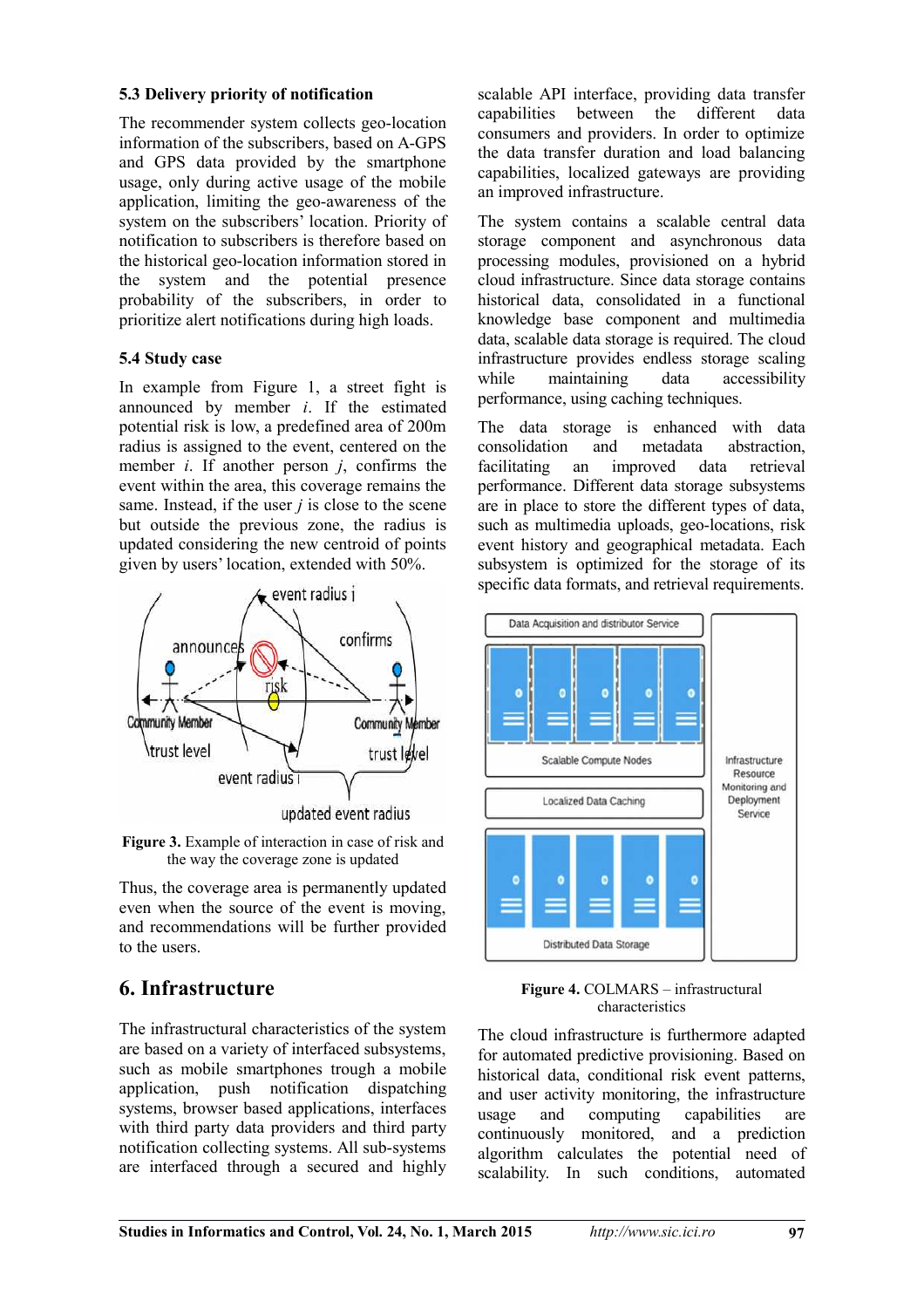provisioning techniques ensure the activation of extra computing resources, facilitating the potential increase in infrastructural needs due to new risk creation or risk notification processes.

# **7. Integration with External Data Providers**

The system foresees integration with third party knowledge base providers; through direct data interchange standards and data collecting processes. The incoming data is transposed contextual and rated on probability and validity using rating mechanisms. Third party knowledge bases can contain already validated risk information – through risk assessment agencies, news agencies, national public relation agencies- or suggest potential risk events, such as social media data content monitoring. Although each data provider is rated initially, based on the source credibility, a continuous rating is maintained through validation mechanisms within the recommender system, in order to preserve the quality of the internal system and its data.

External data can contain risk information as well as contextual information, useful for extending the internal knowledge base, such as updated geographical data, climate information, human mobility patterns and localised events which increase the probability of certain risks.

# **8. Conclusions**

Risk recommender systems have great both economic and social impact - it could save lives or important amount of time and money. Despite this recognized importance, only few such systems deals with a wide range of risks. Most of implementations are just interfaces of warning centers and are usually focused on a single type of natural hazard. This paper describes a new collaborative mobile recommender system for risks awareness, which enables a good management for a wide spectrum of risks. Its reliability is given by the fact that the recommendations are provided exclusively by the actor's collaboration and also by the fact that the announcement of an event usually have to be confirmed by the users located closely to the event's zone and is based on users confidence. This certifies that the system is not polluted by other non-accurate information channels.

The requirements and the architecture of the mobile GIS recommender system are defined considering subscriber data and preferences, new risk data entry formats and specifications, and taking in consideration the data validation and reputation management abilities.

The paper pointed out also the utilization of priority on notification delivery based on the predictive geo-location of the subscribers. The infrastructure of a mobile risk management GIS recommender system is highly dependent on the data processing characteristics, data storage formats and requirements such as scalability and interoperability of other knowledge base systems.

The benefits of hybrid cloud infrastructure capabilities, combined with a predictive and self-regulated computing management facilitates the acute potential increase in computing resource needs. Interfaces with third party data providers, being continuously validated are an important input for a central knowledge base, assuring a higher level of data accuracy and predictive risk assessment.

# **Acknowledgements**

This research was supported by the project ..Bacau and Lugano – teaching Informatics for a Sustainable Society" - BLISS, co-financed by Switzerland through the Swiss-Romanian Cooperation Programme to reduce economic and social disparities within the enlarged European Union.

# **REFERENCES**

- 1. KOMPAN, M., M. BIELIKOVA, **Personalized Recommendation for Individual Users Based on the Group Recommendation Principles**, Studies in Informatics and Control, vol. 22(3), 2013, pp. 331-342.
- 2. GROZAVU, A., S. PLESCAN, M. CIPRIAN MARGARINT, **Indicators for the Assessment of Exposure to Geomorphologic and Hydrologic Processes**, Environmental Engineering and Management Journal, vol. 12, Iss. 11, 2013, pp. 2203-2210.
- 3. ADOMAVICIUS, G., A. TUZHILIN. **Toward the Next Generation of Recommender Systems: A Survey of the State-of-the-Art and Possible Extensions.**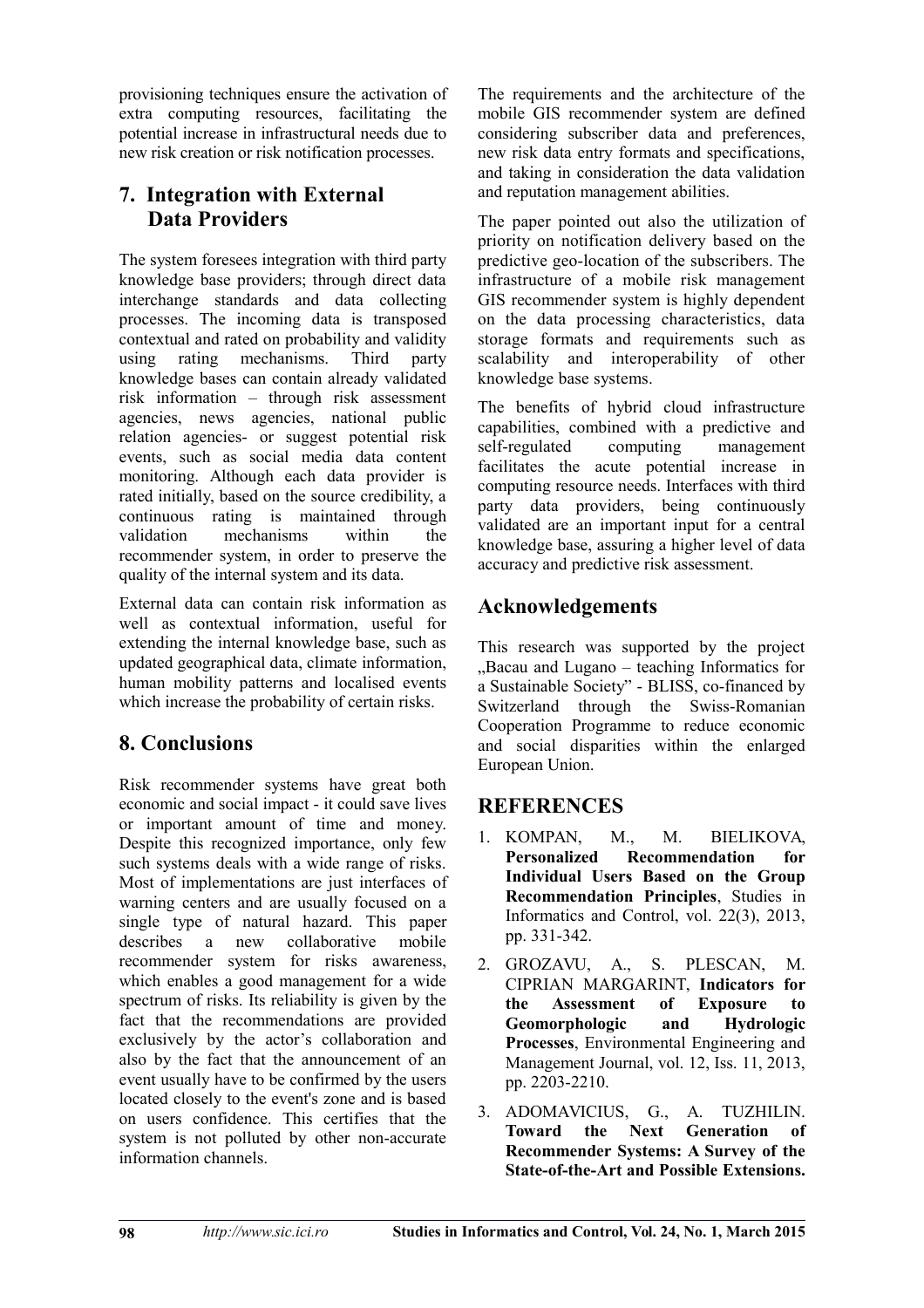IEEE Transaction on Knowledge and Data Engineering, vol. 17(6), 2005, pp. 734-749.

- 4. KABASSI, K., **Personalizing Recommendations for Tourists.** Telematics and Informatics, vol. 27(1), 2010, pp. 51-66.
- 5. WERTHNER, H., F. RICCI **e-Commerce and Tourism.** Communications of the ACM, vol. 47(12), 2004, pp. 101-5.
- 6. NOGUERA, J. M., M. J. BARRANCO, R. J. SEGURA, L. MARTÍNEZ, **A Mobile 3D-GIS Hybrid Recommender System for Tourism**, Information Sciences, 2012, pp. 37–52.
- 7. YANG, W.-S., S.-Y. HWANG, **iTravel: A Recommender System in Mobile Peer-to-Peer Environment**, The Journal of Systems and Software, 2013, vol. 86, pp. 12-20.
- 8. BRIGUEZ, C. E., M. C. D. BUDÁN, C. A. D. DEAGUSTINI, A. G. MAGUITMAN, M. CAPOBIANCO, G. R. SIMARI, **Argument-based Mixed Recommenders and Their Application to Movie<br>Suggestion, Expert Systems with Suggestion**, Expert Systems with Applications, vol. 41, 2014, pp. 6467-6482.
- 9. CARRER-NETO, W., M. L. HERNANDEZ-ALCARAZ, R. VALENCIA-GARCIA, F. GARCIA-SANCHEZ, **Social Knowledgebased Recommender System. Application to the Movies Domain.** Expert Systems with Applications, vol. 39(12), 2012, pp. 10990-11000.
- 10. BARRAGANS-MARTINEZ, A. B., E.<br>COSTA-MONTENEGRO. J. C. COSTA-MONTENEGRO, J. BURGUILLO, M. REY-LOPEZ, F. A. MIKIC-FONTE, A. PELETEIRO, **A Hybrid Content-based and Item-based Collaborative Filtering Approach to Recommend TV Programs Enhanced with Singular Value Decomposition**, Information Sciences, vol. 180(22), p. 2010, pp. 4290-4311.
- 11. LEE, S. K., Y. H. CHO, S. H. KIM, **Collaborative Filtering with Ordinal Scale-based Implicit Ratings for Mobile Music Recommendations**, Information Sciences, vol. 180(11), 2010, pp. 2142-2155.
- 12. TAN S., J. BU, CH. CHEN, X. HE, **Using Rich Social Media Information for Music Recommendation Via Hypergraph Model**, ACM Transactions on

Multimedia Computing, Communications, and Applications, vol. 7 (1), 2011, art. 7.

- 13. PORCEL, C., A. TEJEDA-LORENTE, M. A. MARTINEZ, E. HERRERA-VIEDMA, **A Hybrid Recommender System for the Selective Dissemination of Research Resources in a Technology Transfer Office**, Information Sciences, vol. 184(1), 2012, pp. 1-19.
- 14. BOBADILLA, J., F. SERRADILLA, A. HERNANDO, **Collaborative Filtering Adapted to Recommender Systems of e-Learning**, Knowledge Based Systems, vol. 22, 2009, pp. 261-265.
- 15. SUSNEA, I., G. VASILIU, D. E. MITU, **Enabling Self-Organization of the Educational Content in Ad Hoc Learning Networks**, Studies in Informatics and Control, vol. 22(2), 2013, pp. 143-152.
- 16. SAMARAJIVA, R, N. WAIDYANATHA, **Two Complementary Mobile Technologies for Disaster Warning,** info, Vol. 11(2), 2009, pp. 58-65.
- 17. http://www.gdacs.org
- 18. LOUHISUO, M., Y. RAUSTE, K. ANDERSSON, T. HÄME, J. AHOLA, T. MORIHOSHI, **Use of SAR Data for Natural Disaster Mitigation in the Mobile Environment.** Proceedings of the 2004 Envisat & ERS Symposium, 2004.
- 19. ROßNAGEL, H., J. ZIBUSCHKA, J. MUNTERMANN, T. SCHERNER, **Design of a Mobile Service Platform for Public Events – Improving Visitor Satisfaction and Emergency Management,** Electronic Government and Electronic Participation: Joint Proceedings of Ongoing Research and Pojects of IFIP eGOV and ePart, vol. 33, 2010, p. 193-202.
- 20. VALTONEN, E., R., ADDAMS-MORING, T. VIRTANEN, A. JRVINEN, M. MORING, **Emergency Announcements to Mobile User Devices in Geographically Defined Areas,** Proceedings of Information Systems for Crisis Response and Management, 2004, pp. 151-156.
- 21. BONTOS, M. D., D. VASILIU, **A Pilot Web-based System for Environmental Health Impact Assessment of Air Pollution**, Studies in Informatics and Control, vol. 21(2), 2012, pp. 127-136.